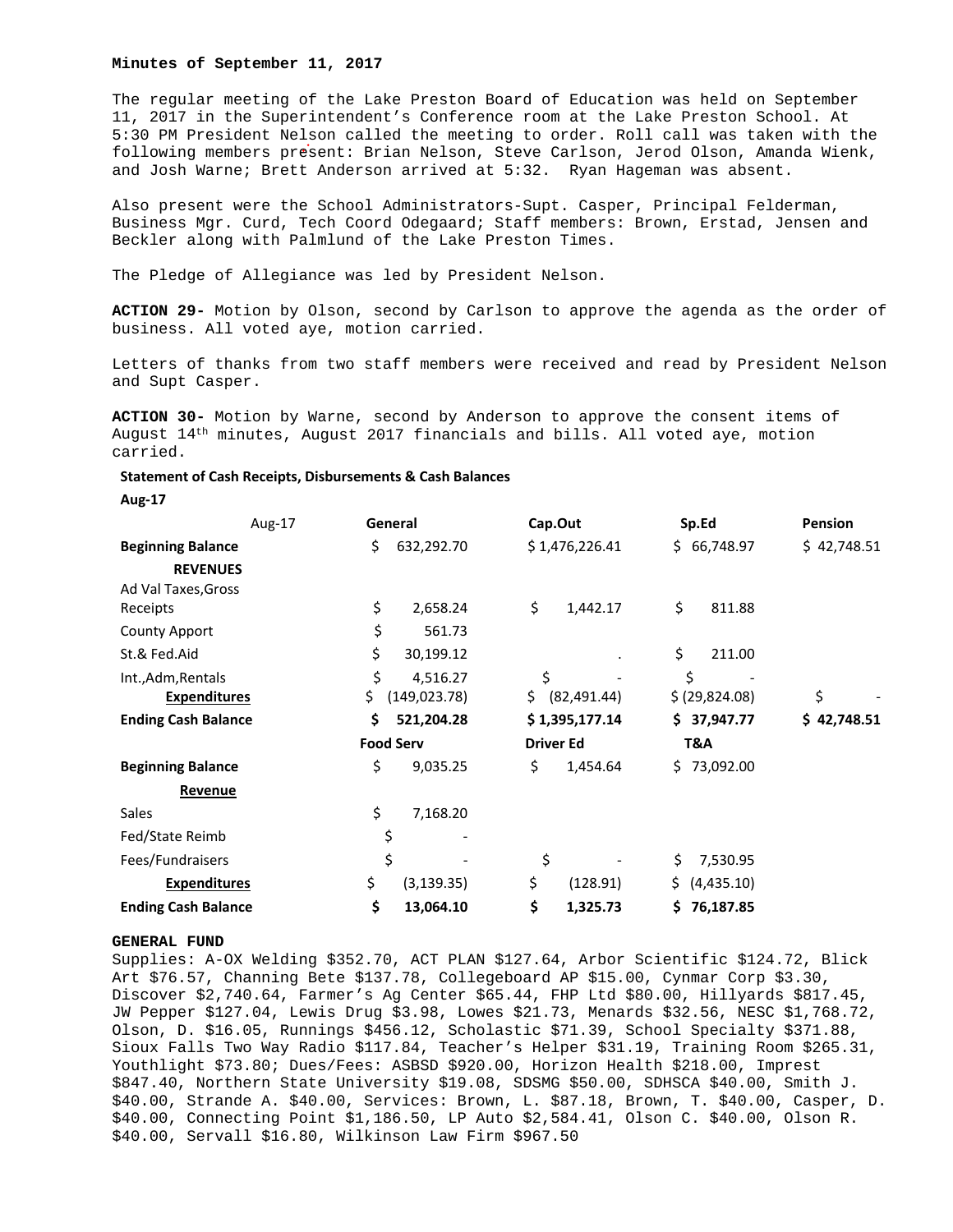Utilities: CenturyLink \$364.40, City of Lake Preston \$190.78, Cook's Waste \$184.36, Northwestern Energy \$166.23, Ottertail \$1,273.88; Fuel: Coles Petroleum \$669.99, Prairie Ag Partners \$646.91; Travel: Ramada \$104.95 **Fund Total: \$18,671.22** 

## **CAPITAL OUTLAY FUND**

Improvements: Aldercreek \$1,212.21, D A Services \$900.00, LP Automotive \$522.00, Michaels Fence \$3,216.38; Equipment: Imprest \$1,386.59, Discover \$3257.46, Heartsmart \$81.00, Kibble Equipment \$91.75, Musician's Friend \$208.03, Office Peeps \$637.28, Prostrollos \$89.46, Riverside Technologies \$89.46, School Specialty \$539.68, Textbooks: HOUGHTON MIFFLIN \$2,617.61 **Fund Total: \$15,809.45** 

## **SPECIAL EDUCATION FUND**

Residential: Advance \$1,775.00, Lifescape \$4,978.00, Dept. of Human Services \$5,839.89; Services: CAREER ADVANTAGE \$109.88, NESC \$2,799.64; Supplies: Discover \$158.82; Mileage: Hope, J. \$302.40 **Fund Total**: **15,963.63** 

#### **FOOD SERVICE FUND**

Purchased Food/Supplies: Cash-Wa Distributing \$1,541.89, Dean Foods \$411.60, Earthgrains \$111.05, Servall \$55.91, Variety Foods \$2,026.03 **Fund Total: \$4,146.48 Checking Account Total: \$54,590.78** 

**July Payroll:** General \$99,162.32, Benefits \$32,151.20; Special Education: \$9,218.18, Benefits: \$3,898.53; Food Service: \$4,389.65, Benefits \$1,455.96; Total August Payroll: \$150,275.84

A third reading of the Board Policy Handbook was held. Supt Casper reviewed the adjustments to the handbook, including recommended changes from previous meeting. Discussion was held on the continued education of the board policy. Topic was tabled for further review.

The 2018-19 school calendar was discussed by board and administration. More input was requested from students and teachers. Will review information at next meeting. More information was requested regarding how the board would like to recognize student achievement. The board was also asked to fill out a board correspondence form that offered use of school email address, and requested contact information for website and communication.

Tyler Picker from Associated School Boards of South Dakota arrived to present the board with a Silver ALL award.

## **NEW BUSINESS:**

**ACTION 31-** Motion by Anderson, second by Wienk to approve open enrollments of students #3, #4, and #5. All voted aye. Motion carried.

**ACTION 32-** Motion by Warne, second by Olson to approve the Home School Exemptions of family #1, and #2. All voted aye. Motion carried.

**ACTION 33-** Motion by Anderson, second by Carlson to approve the coaching contract of Connery Sweeney as assistant girls' basketball coach. All voted aye, motion carried.

**ACTION 34-** Motion by Olson, second by Carlson to accept the 2016-17 Annual Report. All voted aye, motion carried.

**ACTION 35 –** Motion by Warne, second by Wienk to surplus nutrition textbooks, numerous library books, and merry-go-round for disposal. All voted aye, motion carried.